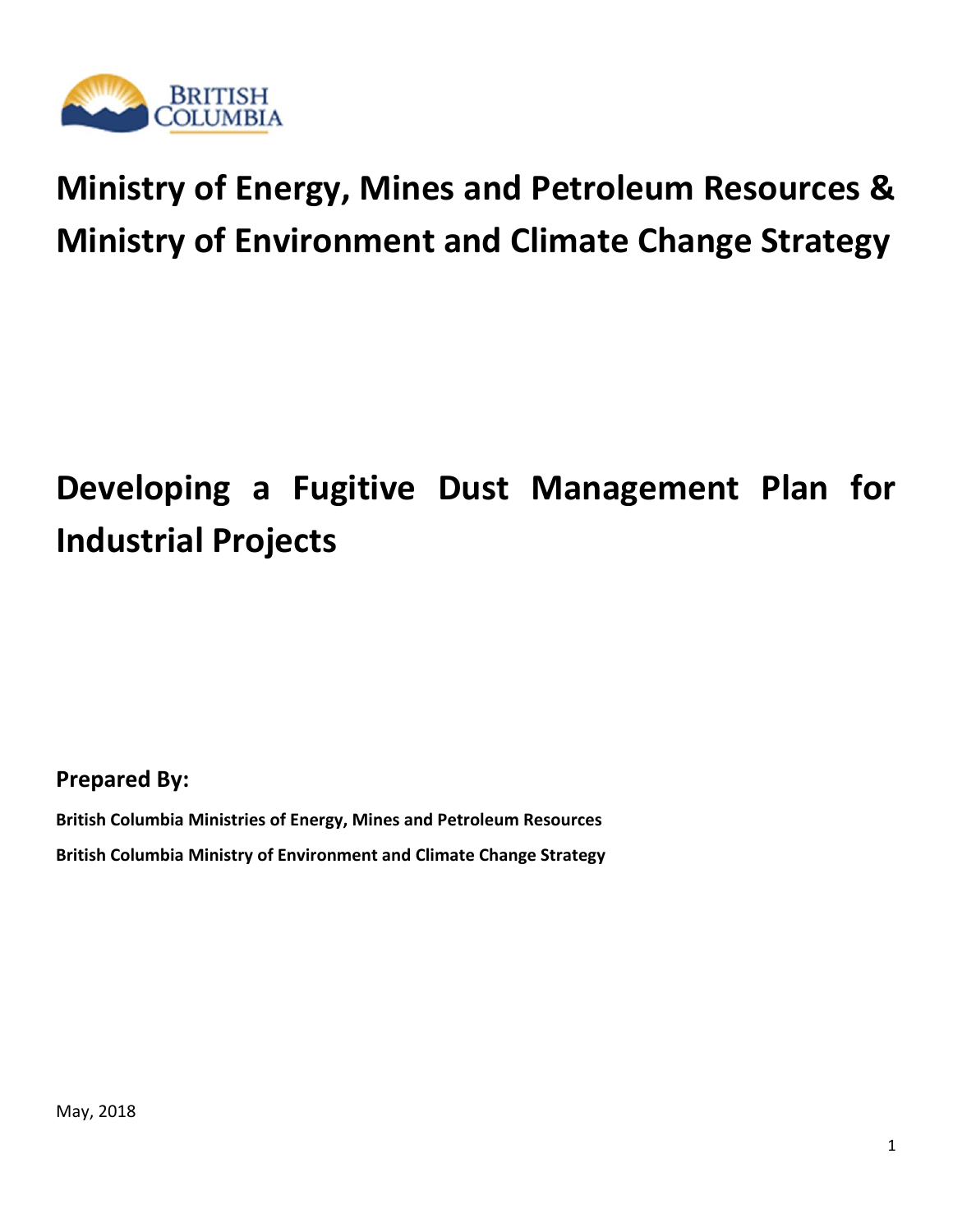#### **List of Abbreviations**

| Abbreviation Definition |                                                        |
|-------------------------|--------------------------------------------------------|
| <b>BMP</b>              | <b>Best Management Practice</b>                        |
| <b>EMPR</b>             | BC Ministry of Energy, Mines and Petroleum Resources   |
| <b>ENV</b>              | BC Ministry of Environment and Climate Change Strategy |
| <b>FDMP</b>             | <b>Fugitive Dust Management Plan</b>                   |
| <b>TARP</b>             | <b>Trigger Action Response Plan</b>                    |
| PCO's                   | <b>BC Pollution Control Objectives</b>                 |
| QP                      | <b>Qualified Professional</b>                          |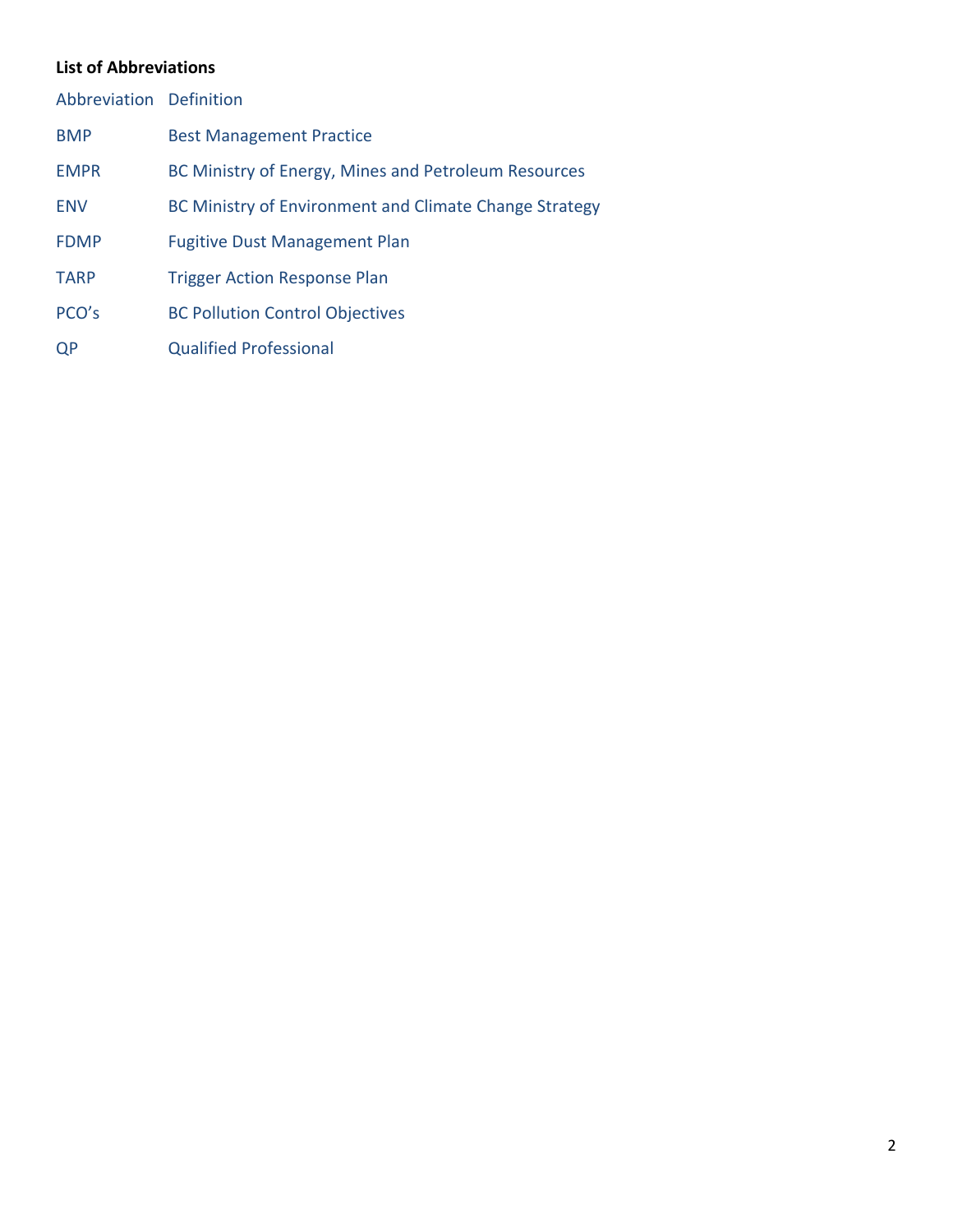#### **Scope**

This document is intended provide guidance to proponents of industrial projects to inform the development of a Fugitive Dust Management Plan (FDMP), which meets the requirements of both the Ministry of Environment and Climate Change Strategy (ENV) and the Ministry of Energy, Mines and Petroleum Resources (EMPR). A Fugitive Dust Management Plan is required where activities associated with a project have the potential to generate dust which may impact environmental and/or public receptors.

For the purposes of this document, industrial projects include but are not limited to:

- sawmills:
- wood pellet facilities
- pulp and paper facilities; and
- mines, including metal, coal, placer, quarries, sand and gravel.

Fugitive dust is defined as incidental, or unintended emissions of dust that is not emitted from a definable point source, such as industrial smoke stacks or vehicle exhaust. Sources of fugitive dust include roads and storage piles of soil or rock. Additional examples of potential sources of fugitive dust are provided in Section 4 of this document (Identification of Potential Sources or Activities which Generate Fugitive Dust).

This document **DOES NOT** address health and safety requirements pertaining to workplace exposures to dust. For worker health and safety requirements, proponents are directed to consult the relevant health and safety legislation applicable to the project. These additional regulatory requirements may include, but are not limited to, Workplace Monitoring Programs, Medical Surveillance Programs, Respiratory Protection Programs, safe work procedures and/or exposure control plans. Regulatory requirements pertaining to worker health and safety are not discussed in this document.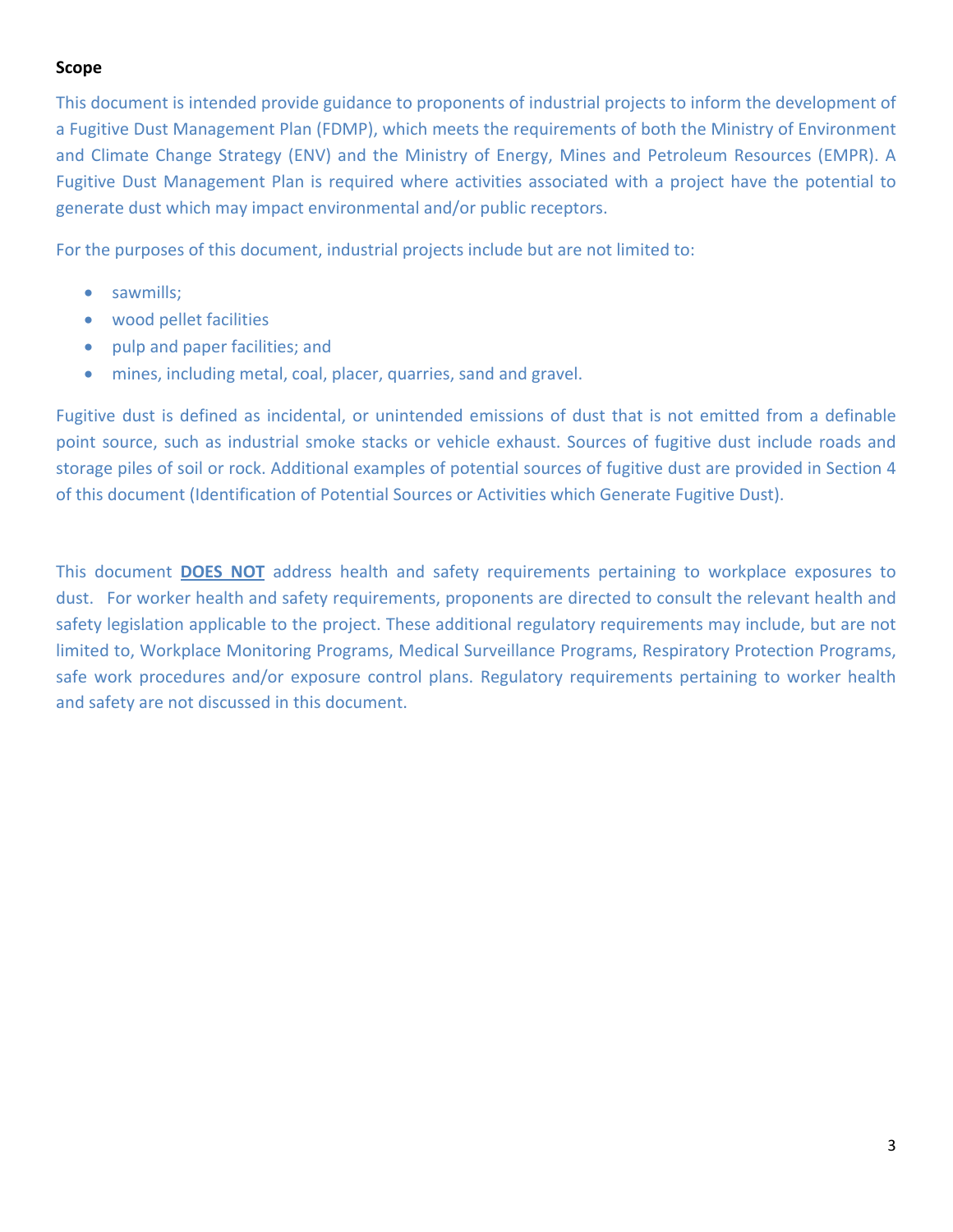#### **Purpose of this Document:**

The purpose of this document is to provide guidance to proponents on what to consider in the development of a FDMP for their project. FDMP's are often required as part of the environmental management system for a project where dust may be an issue. For mines, development of a FDMP is required as part of both the Mines Act and Environmental Management Act permit application and environmental protection programs that must be implemented for the site throughout life of the mine.

Wind erosion is a common cause of land degradation for areas of exposed soil, particularly in arid and semiarid areas. In addition to the loss of soil mass, which can impede reclamation efforts, wind erosion can result in the generation of uncontrolled particulate emissions, which is termed fugitive dust. Particulates of various size fractions can become suspended in high concentrations that can be a hazard or nuisance for the public, such as reduced visibility, property dusting or dusting of country foods, while the finer, respirable fraction can be a health concern with both acute and chronic outcomes for local populations.

Fugitive dust emissions can also act as a transportation mechanism for other contaminants such as metals, establishing a pathway between contaminant sources and sensitive receptors both on and off site. The nature of the contamination can impact both ecological and human receptors; for example, particulates and associated contaminants may be deposited in terrestrial and aquatic habitats, possibly resulting in contamination of additional areas beyond the mine footprint or metal uptake that may hinder site restoration efforts.

It should be noted that in cases where operations have camp facilities either on the property or in the immediate vicinity, workers living in camp may be the nearest sensitive receptors. Due to possible exposure of workers to particulate matter in this context, impacts of fugitive dust that may be transported into camps is an important consideration.

It is **NOT** the expectation that the FDMP developed by proponents will address issues related to worker health and safety. For information on worker health and safety and exposure limits, please contact the following:

- For Mines ‐ the Ministry of Energy, Mines and Petroleum Resources (EMPR).
- For other industrial projects, WorkSafeBC and local health authorities.

This document is intended to apply across multiple sectors and address a broad range of project types and disturbance scales, enabling production of concise, consistent, and effective FDMPs. To achieve this objective, the Guidance Document provides clear direction on the type of information needed in order to build a plan. The FDMP should be seen as a living document that should be developed to be as site‐specific as possible and provide operational guidance for implementation by site personnel.

Proponents are encouraged to ensure that the FDMP to be implemented on their property is developed by or in consultation with either a Qualified Professional (QP), whose scope of practice includes fugitive dust monitoring and mitigation, or a qualified person (e.g., environmental practitioner) who, in relation to duty or function, has suitable education, experience, accreditation and knowledge that is applicable and may reasonably be relied on to provide advice within their area of expertise. A QP or environmental practitioner understands the details of selecting the correct Best Management Practices (BMP's), implementing the BMPs correctly, and monitoring the effectiveness of the BMPs.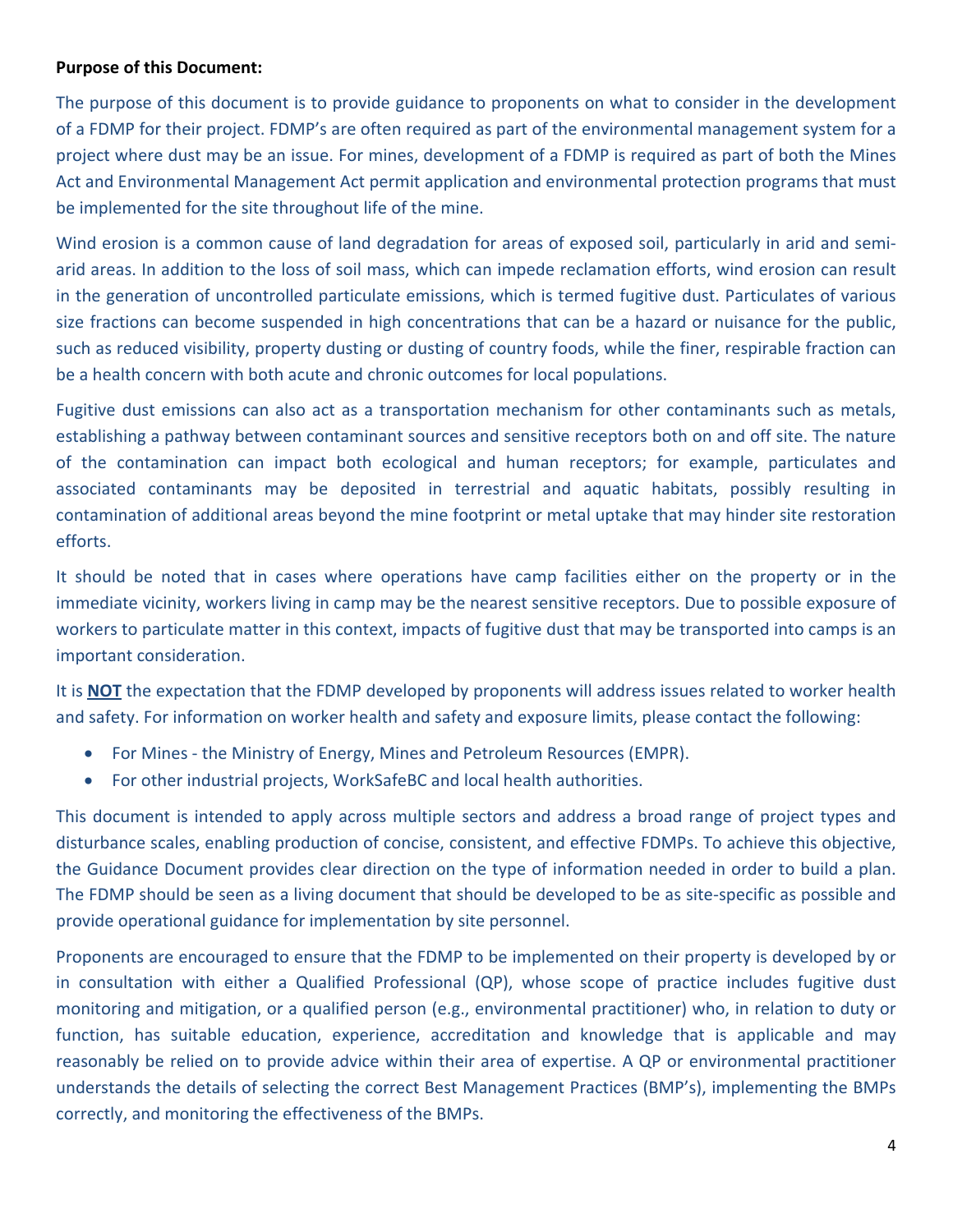A Qualified Professional is defined as an individual who:

- a) Is registered, and in good standing, with a professional organization in British Columbia governed under an enactment,
- b) Is acting within his or her area of professional expertise, and
- c) Through suitable education, experience, accreditation and knowledge, may be reasonably relied on to provide advice within their area of expertise.

If proponents wish, the Guidance Document may be used as a template. The Guidance Document provides suggested section headings and content. The content suggestions for each section can be removed and replaced/filled in with the details that pertain to the industrial project being considered.

Topics to be considered in the development of the FDMP include, but are not limited to:

- identification and detailed descriptions of project and dust-emitting sources;
- tracking and monitoring of sources, including methods and approaches;
- identification of sensitive receptors and potential effects;
- methods and approaches for controlling/minimizing the production of fugitive dust;
- dust response triggers and contingency plans;
- monitoring of sensitive receptors as appropriate;
- training for staff and assignment of responsibilities;
- record keeping and reporting; and,
- adaptive management process for updating the plan.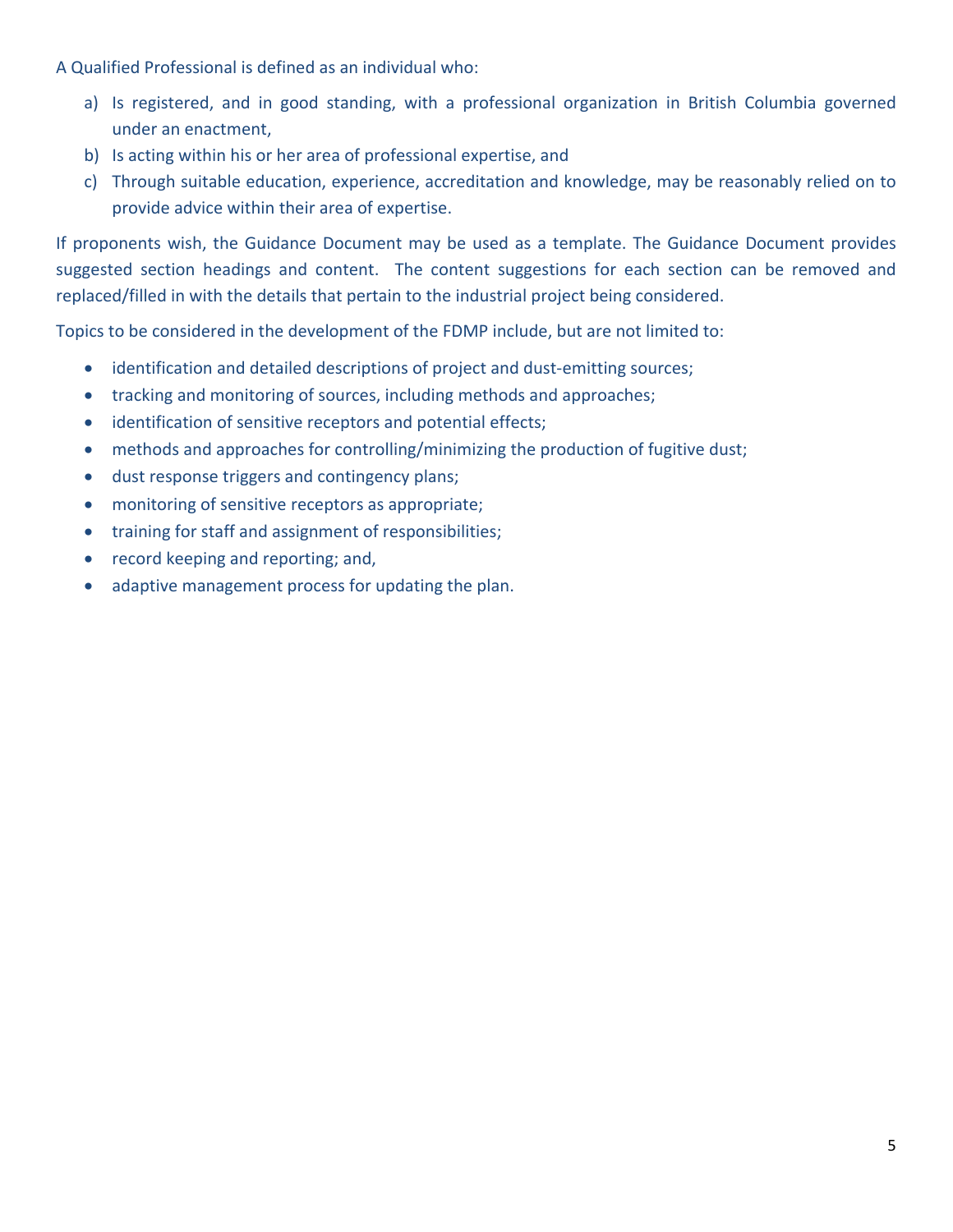# **Table of Contents**

| $\mathbf{1}$   |     |  |  |  |  |  |  |
|----------------|-----|--|--|--|--|--|--|
|                | 1.1 |  |  |  |  |  |  |
|                | 1.2 |  |  |  |  |  |  |
|                | 1.3 |  |  |  |  |  |  |
|                | 1.4 |  |  |  |  |  |  |
|                | 1.5 |  |  |  |  |  |  |
| $\overline{2}$ |     |  |  |  |  |  |  |
| 3              |     |  |  |  |  |  |  |
|                | 3.1 |  |  |  |  |  |  |
|                | 3.2 |  |  |  |  |  |  |
|                | 3.3 |  |  |  |  |  |  |
|                | 3.4 |  |  |  |  |  |  |
| 4              |     |  |  |  |  |  |  |
|                | 4.1 |  |  |  |  |  |  |
|                | 4.2 |  |  |  |  |  |  |
|                | 4.3 |  |  |  |  |  |  |
| 5              |     |  |  |  |  |  |  |
| 6              |     |  |  |  |  |  |  |
|                | 6.1 |  |  |  |  |  |  |
|                | 6.2 |  |  |  |  |  |  |
| $\overline{7}$ |     |  |  |  |  |  |  |
|                | 7.1 |  |  |  |  |  |  |
|                | 7.2 |  |  |  |  |  |  |
|                | 7.3 |  |  |  |  |  |  |
|                | 7.4 |  |  |  |  |  |  |
| 8              |     |  |  |  |  |  |  |
| 9              |     |  |  |  |  |  |  |
| 10             |     |  |  |  |  |  |  |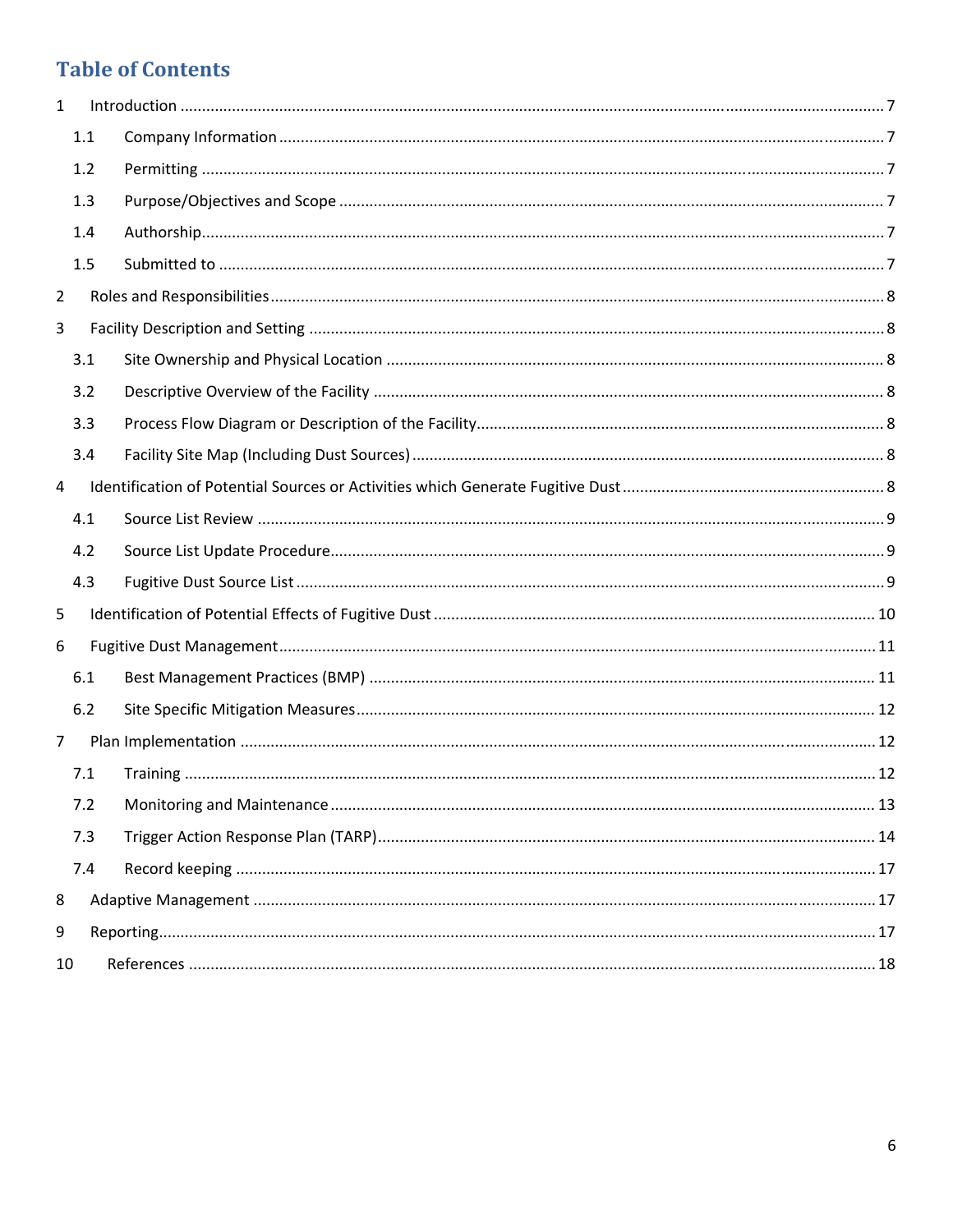## **1 Introduction**

This section provides contextual background information on the project, project overview, and regulatory framework. This should provide relevant information including the following sections.

#### **1.1 Company Information**

Provide an overview including the name, organization and structure of the operating company.

#### **1.2 Permitting**

Identify the permit for which this document is being developed and other relevant licences, authorizations and regulations which impact on this document.

#### **1.3 Purpose/Objectives and Scope**

Describe the purpose and/or objectives that this plan will address. This can be either a paragraph or list form and should be specific and targeted. The scope should be defined both spatially and temporally

## **1.4 Authorship**

A record of the development and submission of the FDMP should be included. Example tables are provided below. Add or remove lines as needed.

|      | <b>Title</b> | Organization |
|------|--------------|--------------|
| Name |              |              |
|      |              |              |
|      |              |              |
|      |              |              |
|      |              |              |

#### **1.5 Submitted to**

| <b>Name</b> | <b>Title</b> | Organization |
|-------------|--------------|--------------|
|             |              |              |
|             |              |              |
|             |              |              |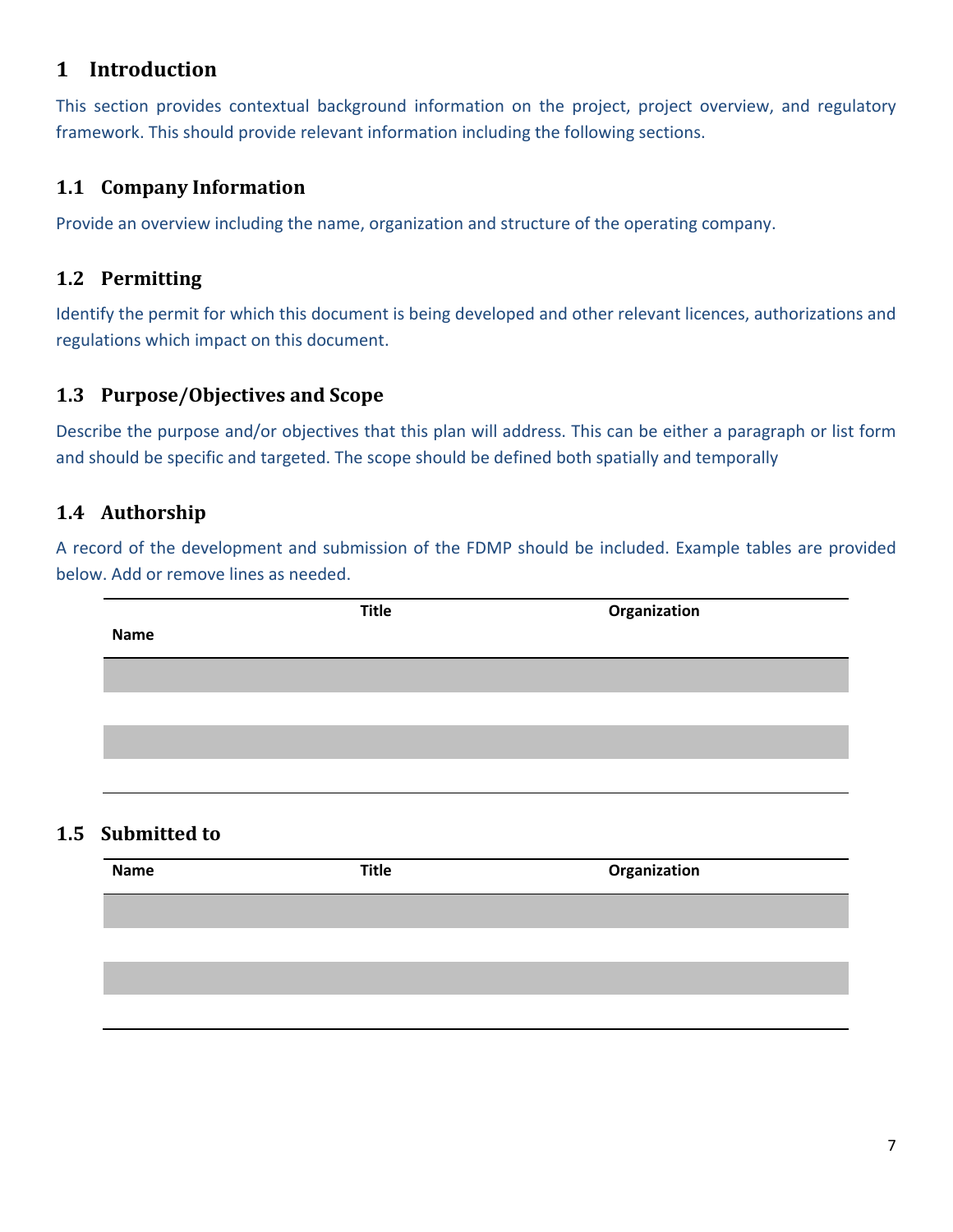## **2 Roles and Responsibilities**

Describe the roles and responsibilities for implementation of, and compliance with, the plan.

## **3 Facility Description and Setting**

#### **3.1 Site Ownership and Physical Location**

Provide information on the site ownership, all relevant tenures/permit boundaries, and the project location in relation to local communities and other sensitive receptors. This section should identify and describe each sensitive receptor and its proximity to the site. A figure depicting tenures, permit boundaries and the location of the project may be helpful. An overview of current land uses, surrounding land uses and downstream users should also be provided.

#### **3.2 Descriptive Overview of the Facility**

Provide a brief overview of the site and activities that could result in fugitive dust. This overview includes details about the facility site, processes and equipment on location.

#### **3.3 Process Flow Diagram or Description of the Facility**

Provide a process flow diagram and/or use descriptions to indicate the process, operations and equipment that have the potential to emit fugitive dust.

## **3.4 Facility Site Map (Including Dust Sources)**

The site map will clearly identify the locations of all fugitive dust emission sources and site features discussed in the facility description.

## **4 Identification of Potential Sources or Activities which Generate Fugitive Dust**

The FDMP must contain a list of potential sources and/or activities which may generate fugitive dust. Identify sources and/or activities which may generate fugitive dust on the site in consideration of local weather conditions, specifically wind speed and direction, to determine potential impacts to sensitive receptors identified in the previous section. Potential sources or activities which may generate fugitive dust vary from site to site based on site-specific conditions but may include:

- haul roads;
- parking lots;
- staging areas;
- high traffic areas;
- blasting;
- drilling or other transient sources;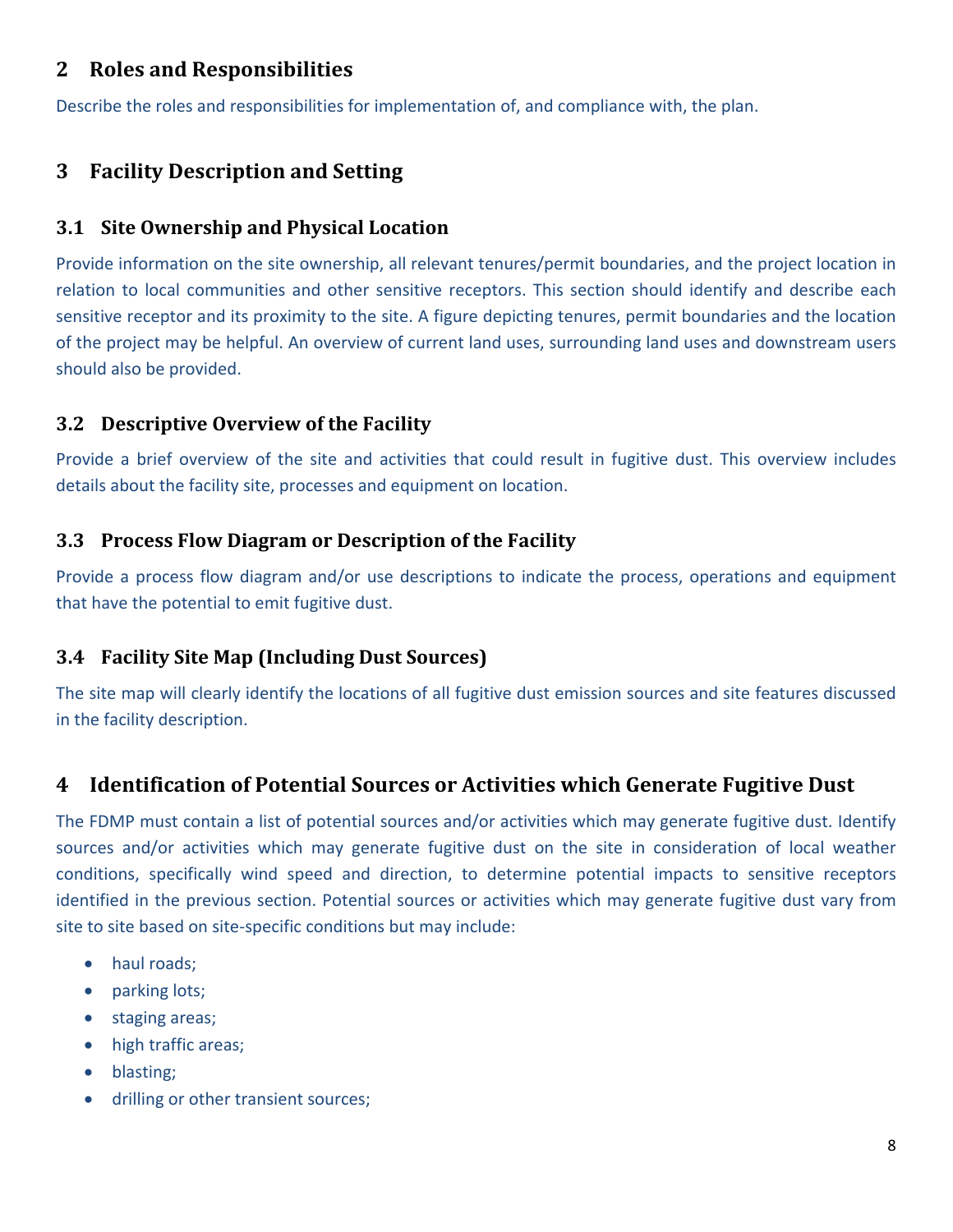- conveyors and crushing facilities;
- storage areas (including tailings storage facilities and stockpiles);
- transfer or handling operations;
- transfer points such as drops, hoppers or bins;
- loading or unloading operations; and,
- exposed areas with sandy or loamy textured soils/surficial materials.

Each source and/or activity should be characterized with respect to susceptibility to fugitive dust generation, composition (i.e., components that may pose contamination risks if mobilized) and assigned a unique identification.

In addition to specific site features which may generate fugitive dust, consideration should also be given to specific climatic conditions which cause dust. These conditions should be defined.

Consideration should also be given to how dust generation may change through different phases of the project life. It may be necessary to define the different sources of dust and conditions that could generate fugitive dust issues during each phase, construction, operation, temporary shutdown/ care and maintenance, closure, and post closure.

## **4.1 Source List Review**

The FDMP must include a procedure to ensure the source list is reviewed on a regular schedule to reflect current conditions. This procedure should identify the person(s) or position (Name and/or Title) who is (are) responsible for these reviews and how frequently these reviews will be undertaken.

## **4.2 Source List Update Procedure**

Outline the procedure to take when updating or removing existing sources or adding new sources to the list established in Section 4.1

## **4.3 Fugitive Dust Source List**

The fugitive dust source list must include the following:

- unique identification number or designation for each source;
- location of the source within the facility (or reference id on the included site map);
- potential source of fugitive dust;
- factors influencing generation of dust (e.g. wind, operational activities); and,
- identification of the dust-generating material (e.g. aggregate, clean coal, road dust).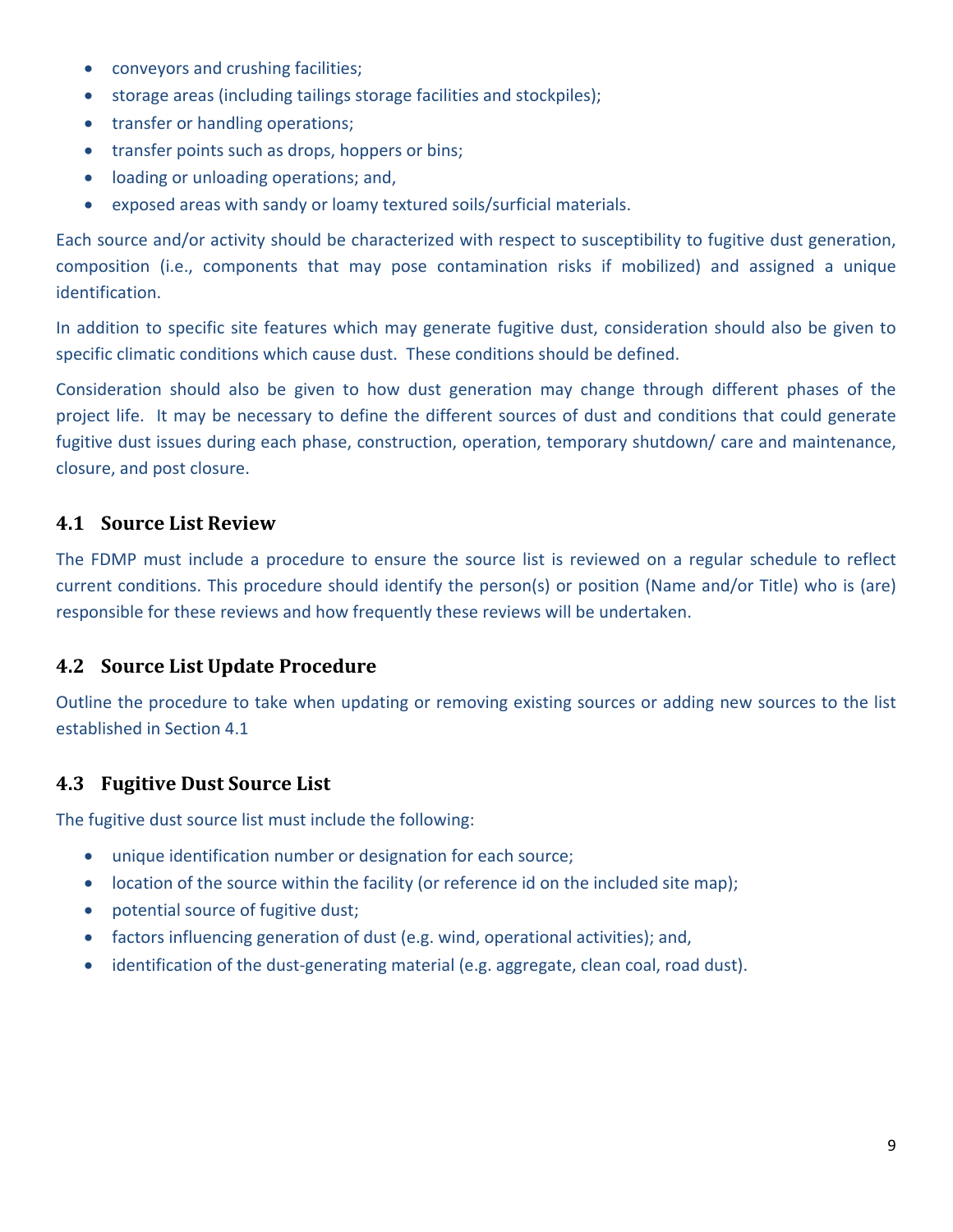An example Source List Table is provided below.

| Unique identifier        | Location                             | <b>Potential</b><br><b>Source</b> | <b>Dust-generating</b><br>material               | <b>Generation</b><br>conditions | <b>Additional</b><br>comments          |  |
|--------------------------|--------------------------------------|-----------------------------------|--------------------------------------------------|---------------------------------|----------------------------------------|--|
| Stock pile area 1        | South West corner of<br>the property | Stock piles                       | Fine aggregate<br>$0.5$ mm - 1mm,<br>$1mm - 2mm$ | Wind conditions,<br>operations  | 2 piles, approx. 10<br>m wide 4 m high |  |
| Haul road 1 (HR-<br>001) | Mine head to<br>crusher site         | Vehicle<br>traffic                | Road dust,<br>aggregate                          | Wind conditions,<br>operations  | 800 m long by 6 m<br>wide              |  |
| <b>Transfer 1</b>        | 49.988301,<br>116.47417              | drop                              | Clean coal                                       | <b>Operations</b>               | $1.5m$ drop                            |  |

## **5 Identification of Potential Effects of Fugitive Dust**

The potential effects of dust both on and off the site should be identified. The FDMP should consider what the potential health and environmental risks of the fugitive dust (including fine particulate matter as well as other associated potential contaminants such as metals) emissions are on potential receptors (e.g. surrounding residences, communities, sensitive habitats, country food sources) and how the plan will address potential human health and environmental risks. Predictive air dispersion modelling in combination with meteorological data may be helpful in identifying potential impacts of fugitive dust generated by the site as well as the scope.

Conducting a risk assessment which considers fugitive dust sources, mechanisms for transport to on and off site receptors, and exposure pathways may be helpful in pinpointing potential health and environmental effects. At a minimum, developing a conceptual site model that focusses on sources and fate mechanisms can provide insight into what the potential effects could be and point to appropriate mitigation measures. Guidance regarding risk assessment is available on Environment Canada's and the BC Ministry of Environment webpages:

http://ec.gc.ca/Publications/default.asp?lang=En&xml=D86920CE‐2DFE‐40CB‐985F‐60A3EA6069A9

http://www2.gov.bc.ca/gov/content/environment/air‐land‐water/site‐remediation/guidance‐ resources/technical‐guidance

To better understand and quantify health risks, health impacts should be assessed by conducting a screening level human health risk assessment, developing a conceptual exposure model, or by having dust included in an ongoing human health risk assessment. Guidance and direction from the health region in which the project is located should be sought. Northern Health, for example, has produced a document titled *Guidance on Human Health Risk Assessment* available at:

https://northernhealth.ca/Portals/0/Your\_Health/Programs/Public%20Health/OfficeHealthResourceDevelop ment/Guidance%20on%20Human%20Health%20Risk%20Assessment.pdf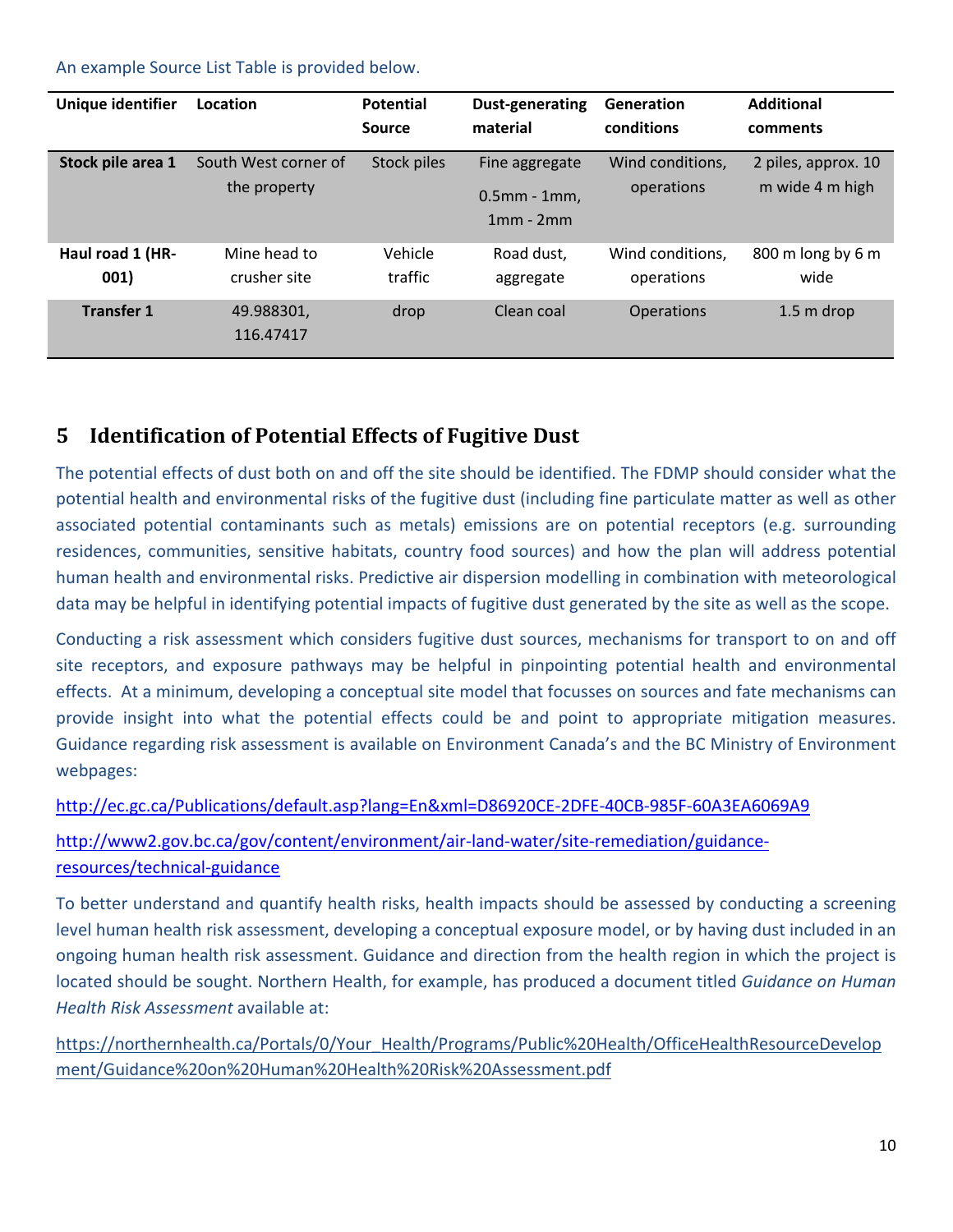## **6 Fugitive Dust Management**

The FDMP must contain a description of how fugitive dust will be managed onsite. Outline in detail the management practices used to manage fugitive dust by identifying the site specific monitoring, prevention or mitigation methods used for each fugitive dust source or fugitive dust generating activity ‐ e.g. haul roads and aggregate stockpiling.

The FDMP must clearly explain how fugitive dust will be managed onsite, identify site personnel responsible for dust management and identify the steps that will be taken to ensure compliance occurs. The topics to cover include, but are not limited to:

- monitoring (as discussed in Section 7);
- prevention, mitigation, control methods; and,
- operational practices (e.g.: routine maintenance, inspection procedures, training).

#### **6.1 Best Management Practices (BMP)**

BMPs represent the current 'state of practice' approach to manage dust impacts and effects, and aim to produce outcomes consistent with social, economic and environmental expectations. BMPs encompass all aspects of the operation from planning, design, operation, and reclamation and closure. Continuous improvement is an important component of best practice.

Proactive controls can be instituted to reduce the amount of dust generation during site activities. These include but are not limited to:

- **•** limiting surface disturbance;
- locating site infrastructure outside of high wind or wind channelling areas;
- enforcement of low speed limits for vehicular traffic;
- decontamination of trucks leaving work areas;
- covering of truck loads leaving the facility;
- height limits for debris/waste or gravel stockpiles;
- wetting active areas;
- spraying conveyors and stockpiles;
- minimizing drop heights;
- installing bag houses;
- minimizing or ceasing dust generating activity during periods of high wind;
- sweeping paved areas;
- wetting unpaved areas;
- application of dust suppressants or crusting agents;
- covering or enclosing stockpiles and storage areas;
- establishment of vegetative, other groundcover or wind breaks; and,
- paving of high traffic areas.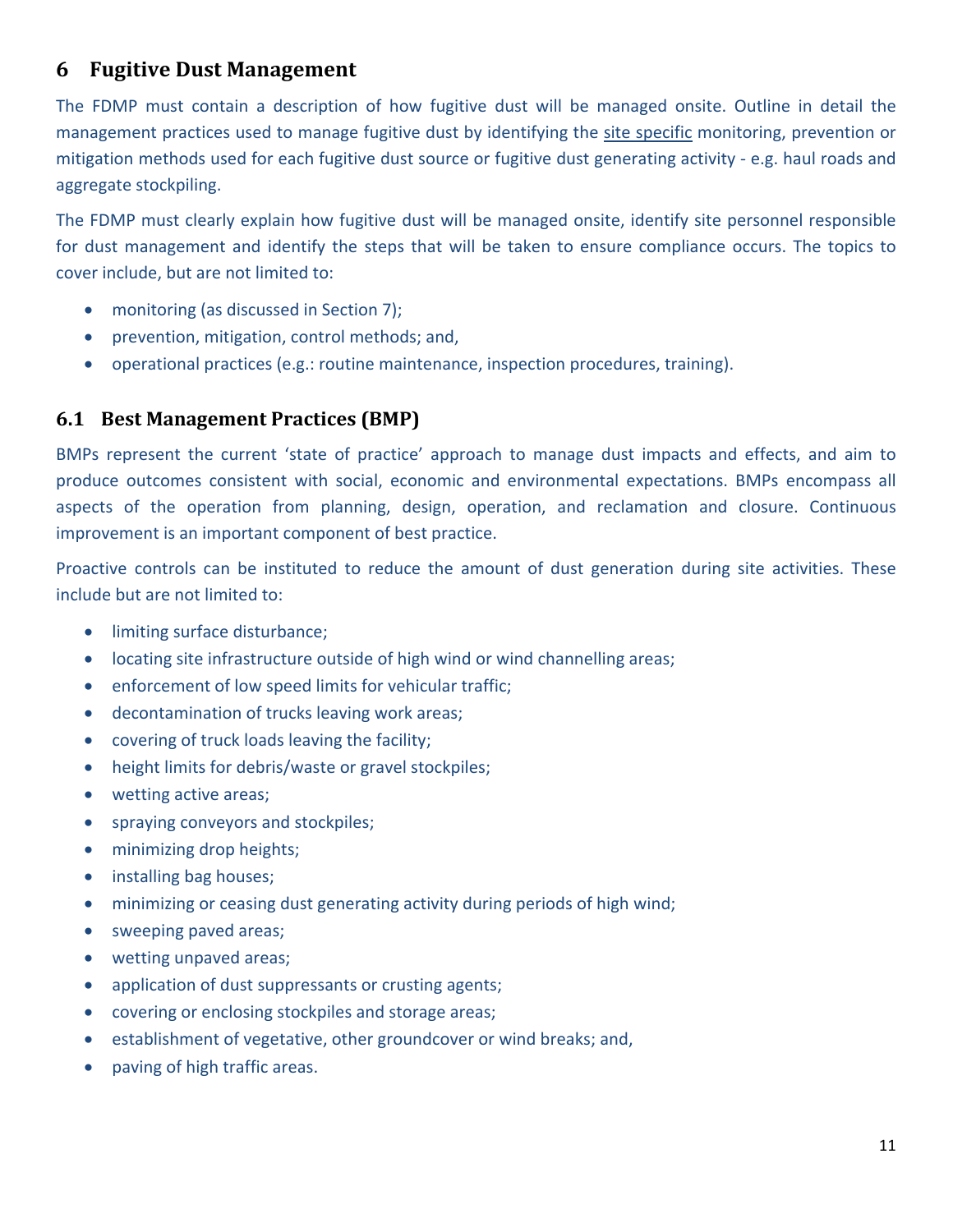BMP's implemented at the site should be clearly outlined in the plan and linked to the Trigger Action Response Plan (TARP) in Section 7.3.

#### **6.2 Site Specific Mitigation Measures**

The FDMP is most effective when it is developed to be a site-specific, operational plan. In order to achieve this objective, site specific mitigation measures must be prescribed to address specific sources and activities that have been identified. It is not sufficient to have a list of BMPs that could be applied, rather each dust source and activity needs to be evaluated to determine which BMPs or other measures should be applied, how and where they should be applied, when, and by whom.

It may be helpful to consider the Hierarchy of Controls, which includes consideration of elimination (most effective), engineering controls, administrative controls, and personal protective equipment (least effective) when identifying potential mitigation measures (CCOHS, 2018). As demonstrated by the hierarchy, source control is generally the most effective mitigation option.

Rationale should be provided to support the use of the prescribed BMPs. Rationale may include analysis of site conditions, such as erosion potential or wind modelling, or reference to other guidance that may be available pertaining to the environmental value being protected by the BMP.

Mitigation measures should be clearly outlined in the plan and linked to the TARP in Section 7.3 to ensure that maintenance is conducted, additional BMPs or other contingencies are implemented/installed, monitoring actions are escalated as appropriate, and required/appropriate reporting occurs.

Identified mitigation measures should consider:

- how the mitigation measure will address the specific mechanism that causes dust generation for each source;
- what equipment/systems will be used;
- under what conditions can the mitigation measures be applied;
- what is the estimated effectiveness application/mitigation at each location;
- what is the estimated frequency of application/mitigation at each location;
- who is responsible to implementing mitigation measures;
- what chemicals will be used and their potential effect to the receiving environment; and,
- contingency measures if mitigation measures are insufficient/no longer efficient.

Proponents must ensure that if dust suppressants are applied, appropriate controls are implemented to ensure that they do not enter and contaminate waterbodies, including surface and groundwater.

## **7 Plan Implementation**

#### **7.1 Training**

The plan should identify training and frequency of training of site personnel identified in the 'Roles and Responsibilities' section to ensure that they are aware of their responsibilities under the plan. While not all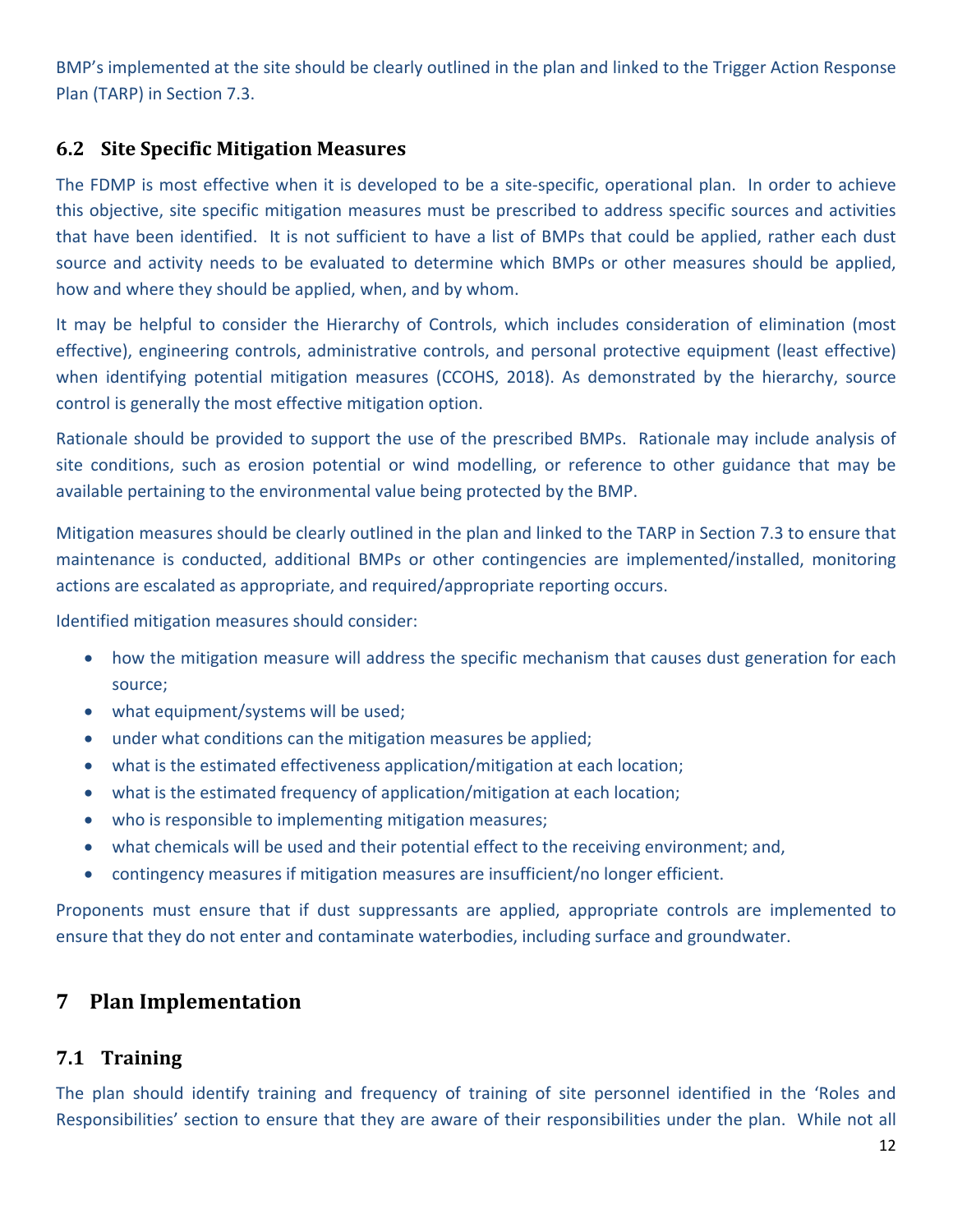site personnel will be involved directly in implementation of the plan, all site personnel should be aware that the plan exists and the appropriate person to contact in the event that they observe a potential dust concern during the course of their regularly activities. Training in this regard should occur to introduce new employees and contractors to the plan and to refresh all employees/contractors regularly.

#### **7.2 Monitoring and Maintenance**

Monitoring activities may include tracking of public complaints, visual inspection of facilities by site personnel, and quantitative monitoring of the environment, such as passive particulate deposition (dustfall) or active suspended particulate (TSP,  $PM_{10}$  or  $PM_{2.5}$ ) sampling on and off site, to evaluate the effectiveness of dust control practices and to quantify levels of fugitive dust and its composition leaving the site. The establishment of soil, water and vegetation monitoring programs could be considered if transportation of contaminants (e.g. metals) offsite and their accumulation in the environment is a concern. The use of camera or video recording (webcam) systems could also be considered to monitor dust events and initiate mitigative actions.

Whichever methods are chosen to quantify the magnitude and extent of dust generated from the site or to characterize the quality of the dust to help understand potential effects, they need to be selected based on clearly defined monitoring objectives and specified environmental criteria/thresholds or trigger values. Monitoring locations should be clearly mapped; sampling frequencies should be selected to ensure the results are representative and are appropriate for the objectives. The rationale for the selection of these locations and frequencies should be provided. The use of a QP (or qualified person), in conjunction with consultation with appropriate ENV air quality staff, is recommended prior to development of any environmental monitoring plans and before commencing a monitoring program.

A note of caution regarding dustfall sampling (passive open canister exposure): while it has been common practice to use this sampling methodology in many industrial situations, it has its limitations and is no longer recommended by ENV, except in specific limited circumstances (i.e. for management of aesthetic or dust nuisance concerns). It should also be noted that the former BC Pollution Control Objectives (PCO's) for Dustfall were rescinded in 2006 and, moreover, were not developed with the intention of being protective of human or environmental health. For more information on alternative air quality monitoring approaches please contact the Ministry of Environment and Climate Change, Environmental Protection Program meteorologists.

If management of dust episodes is a Plan objective, then continuous, real-time monitoring of TSP or  $PM_{10}$ should be considered to enable timely trigger information and mitigation response. The use of video cameras could also assist in this approach.

Monitoring of particulate matter (PM<sub>2.5</sub> and PM<sub>10</sub>) is recommended if human health is a concern (e.g. nearby residents or communities) as exposure to  $PM<sub>2.5</sub>$  and  $PM<sub>10</sub>$  is linked to a range of health impacts. This monitoring should be continuous, real-time if immediate response is the Plan objective; otherwise noncontinuous, filter-based sampling could be implemented as a surveillance and assessment tool. Please note that since the BC Ambient Air Quality Objectives for the PM size fractions are not necessarily a threshold for health impacts, mitigation should include all technically and economically feasible measures to reduce impacts to as low as reasonably achievable.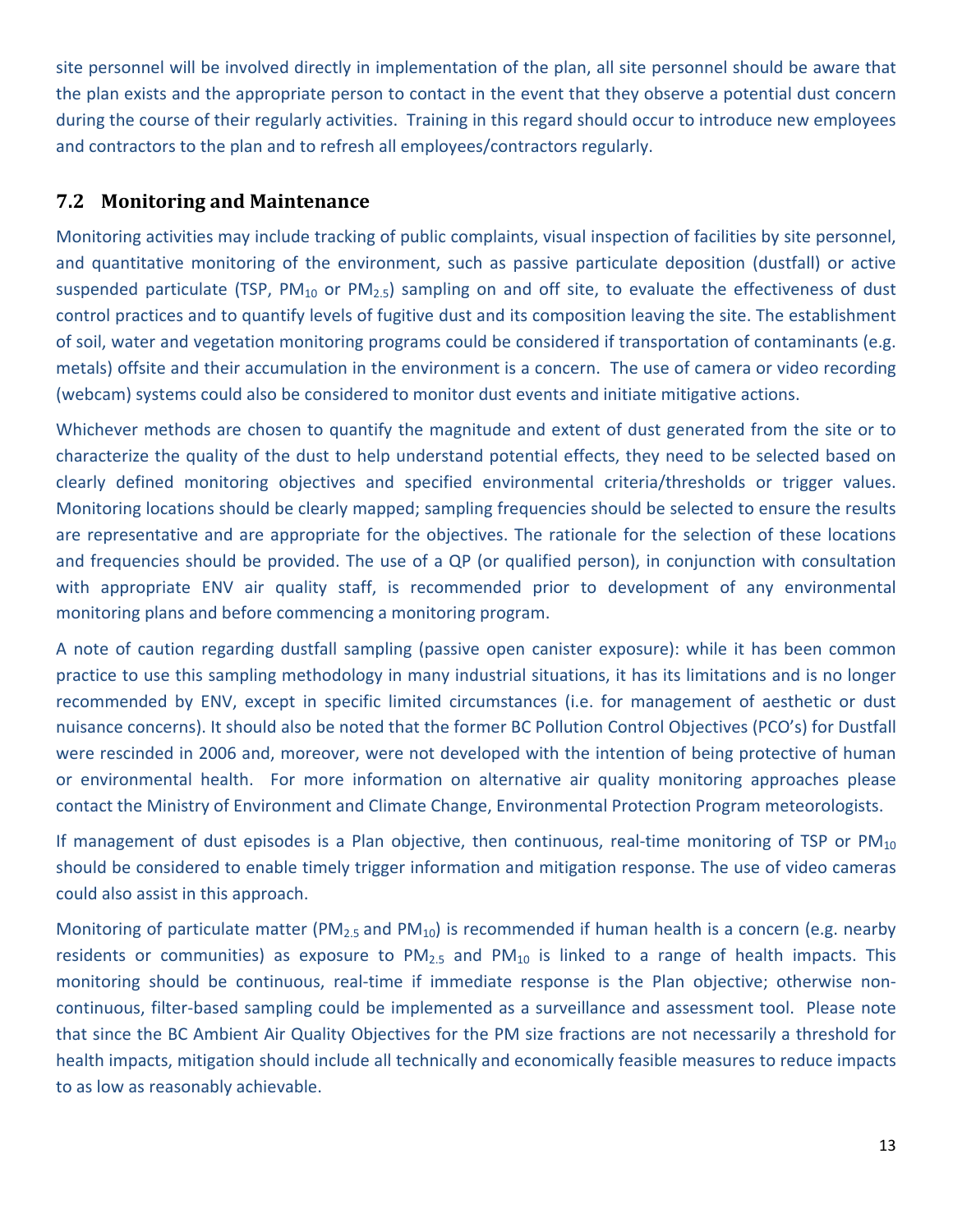When dust is analyzed for metals (or other contaminants), it is recommended that the test results be evaluated for potential health or environmental impacts. In order to assess health impacts, appropriate health-based thresholds should be identified and rationales provided for the air quality criteria used. A suggestion would be to identify and compare appropriate thresholds from various nearby jurisdictions (e.g. Health Canada, US Environmental Protection Agency, etc.) and expanding out to further jurisdictions as needed. Please note that ingestion quidelines (e.g. CSR soil quidelines) should not be used to screen for health *effects associated with the inhalation pathway (e.g. air quality exposures).* If accumulation of metals or other contaminants in the off‐site environment is a concern, it may be more appropriate to develop monitoring plans that address the environmental media (soil, water, vegetation) directly.

Consideration should also be given to what metrics will be used to judge the effectiveness of the mitigation program. These may include comparison of monitoring data to baseline or background data (where available), predicted values from environmental impact assessment studies, thresholds in established air quality objectives or site‐specific criteria agreed on by regulators and stakeholders. Qualitative measures of effectiveness may also be considered, such as number of complaints or visual observations.

Regular maintenance of potential sources of fugitive dust as well as both source control equipment and monitoring equipment are essential to ensure the Plan is adequately addressing concerns. A schedule for monitoring and maintenance should be included in the Plan and the monitoring and maintenance program should feed back into the TARP identified in Section 7.3.

In order to separate any fugitive dust impacts from the facility from pre-existing conditions, or contributions from other land uses or facilities, it is also suggested that baseline monitoring be completed, where possible.

The FDMP must include a procedure for inspecting fugitive dust sources and/or fugitive dust generating activities to ensure that control methods (source control and/or BMP's) are being implemented as described in the Plan and functioning according to manufacturer's specifications. The procedure must include the following:

- the role of the person(s) who is/are responsible for the inspections;
- any training the person(s) responsible for the inspections will receive;
- the frequency of inspection of the identified sources;
- what, if any, equipment is needed for the inspection (e.g. soil humidity sensor, calibration kit); and,
- what records must be maintained to document the inspections (see section 7.4).

#### **7.3 Trigger Action Response Plan (TARP)**

The Response Plan should include specific triggers, actions to be taken, and reporting protocols. It should:

- identify the frequency of visual, qualitative, and quantitative monitoring, the monitoring methods to be used, and where monitoring will occur;
- identify how and by whom it is determined that a response is necessary;
- identify specific measurable and reportable triggers linked to a response/ implementation of the mitigation measures identified in Section 6; and,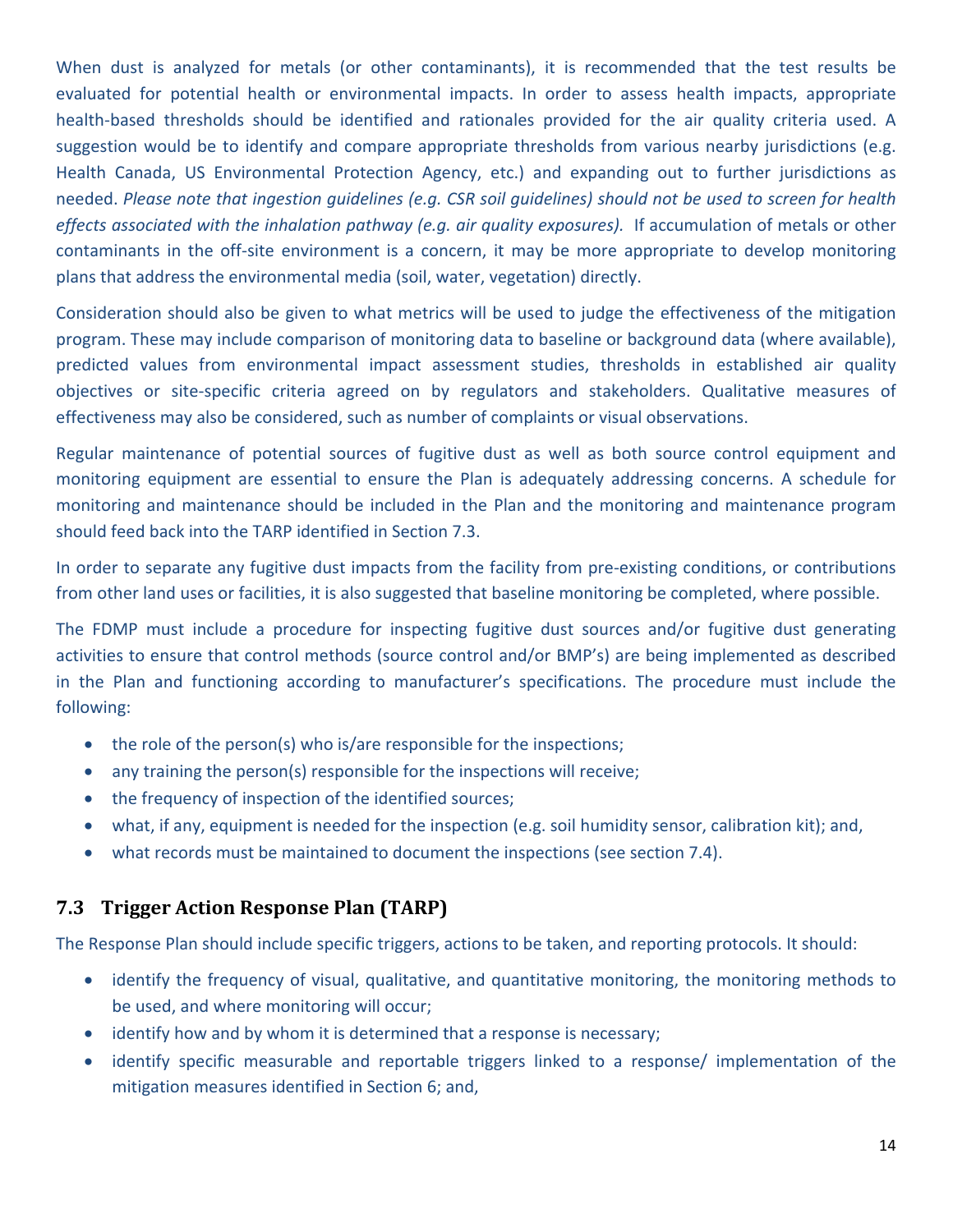identify what information/condition/situation prompts maintenance of current mitigation strategies, when it is considered "appropriate" to use alternative means of mitigation and what forms of alternative mitigation strategies will be used.

The TARP should consider how meteorological data can be used as a trigger to escalate dust management activities or as a forecasting tool for particular locations to trigger communication/engagement with local residents or sensitive receptors. In doing so, it would be helpful to understand the threshold at which wind events could create sufficient shear stress to lead to dusting events (as per Section 4).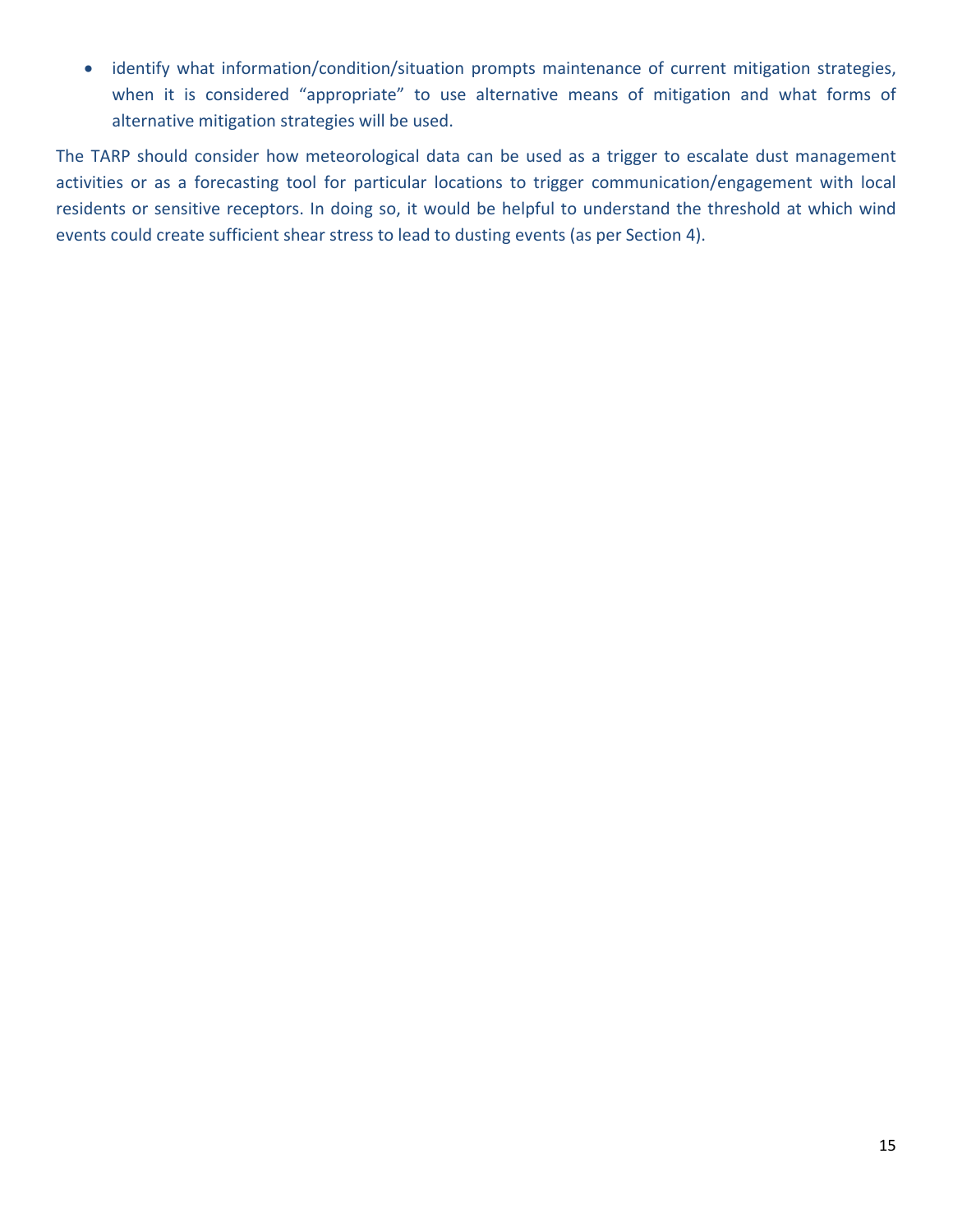# **Example Trigger Action Response Table:**

| <b>Activity or Location</b> | <b>Normal</b>  |                 | <b>Level 1 Alert</b> |                 | <b>Level 2 Alert</b> |                 | <b>Level 3 Alert</b> |                 |
|-----------------------------|----------------|-----------------|----------------------|-----------------|----------------------|-----------------|----------------------|-----------------|
|                             | <b>Trigger</b> | Action/Response | <b>Trigger</b>       | Action/Response | Trigger              | Action/Response | Trigger              | Action/Response |
|                             |                |                 |                      |                 |                      |                 |                      |                 |
|                             |                |                 |                      |                 |                      |                 |                      |                 |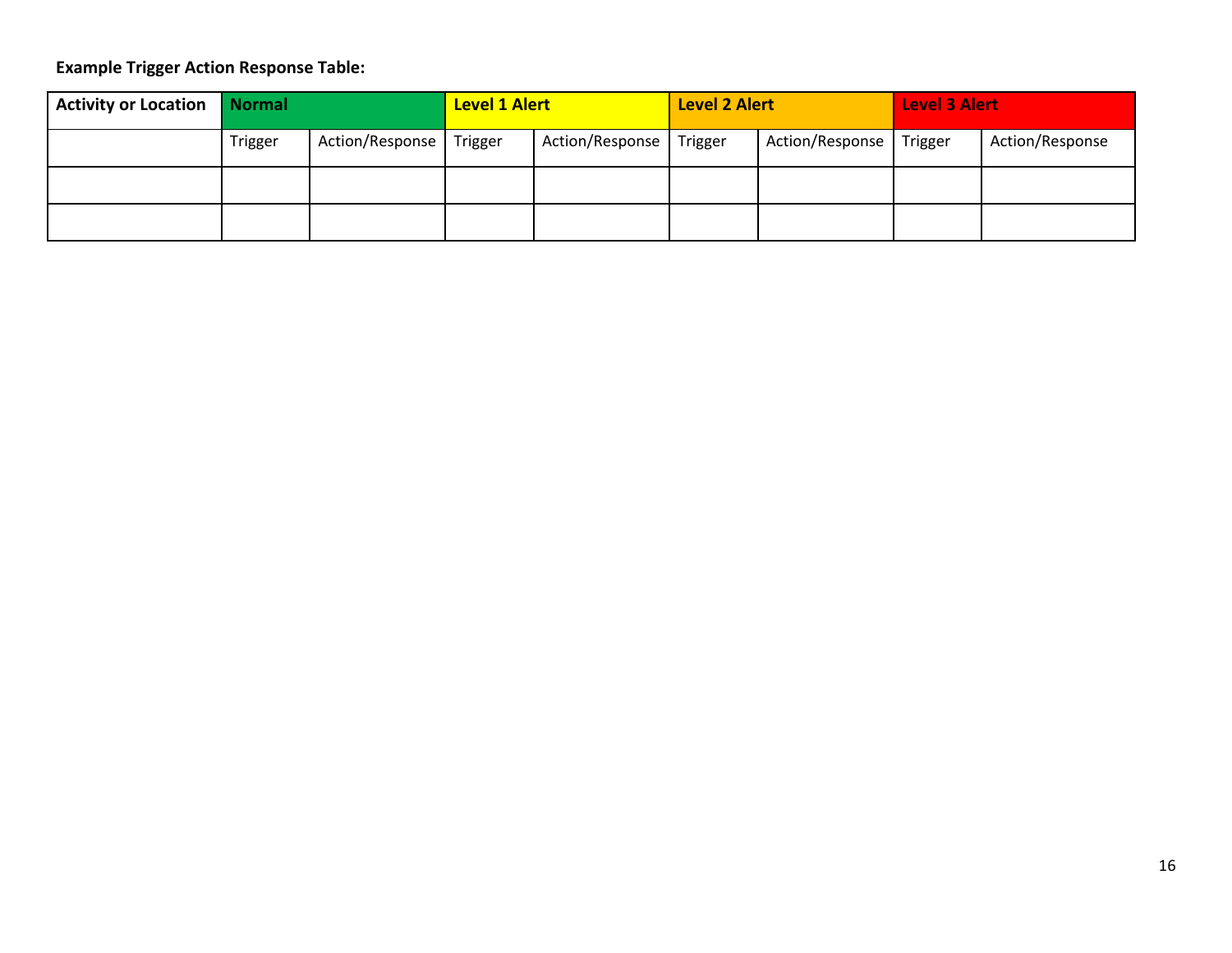#### **7.4 Record keeping**

The FDMP must include information on record keeping, including a complaint tracking tool and a record of dust events and responses.

## **8 Adaptive Management**

Adaptive management may be used to evaluate the effectiveness and direct continual improvement of the FDMP. Steps may include problem formulation, design, implementation, monitoring, evaluation and adjustment of the Plan.

This section should include a commitment to have a QP or qualified practitioner (as defined above) regularly (at least annually) review the fugitive dust management methods being employed on site and to assess whether they are being undertaken in accordance with the most recent FDMP. A written summary of the results of this review and assessment, including recommended updates to the plan, shall be submitted as part of annual reporting requirements.

## **9 Reporting**

Outline the structure and timing of reporting, taking into account the annual reporting requirements of regulatory agencies, updates to First Nations and the public, and reporting related to the TARP (i.e., reporting out on dust events).

Annual reports should include information pertaining to:

- confirmation that the FDMP is being implemented as written;
- the monitoring results;
- the effectiveness of mitigation measures;
- the number of dusting events that occurred;
- any complaints received and the actions taken to address complaints; and,
- any deficiencies identified in the FDMP and corrective actions taken.

Reporting requirements to First Nations or the public vary depending on the project in question. The FDMP should propose a frequency and format that the proponent will implement to keep local communities and First Nation groups informed in a timely manner on facility activities and plans to manage fugitive dust.

Consideration should be given to options to communicate with local communities, First Nations, and regulatory agencies in situations when dust is expected to be an issue (i.e. communication of potential dusting events or while an event is in progress). It may be possible to provide public notice via social media and to key contacts before a predicted event. If collected, real time monitor information can be made accessible via a company website for the public. Regardless, reports should be made available during/in the short-term aftermath of an occurrence.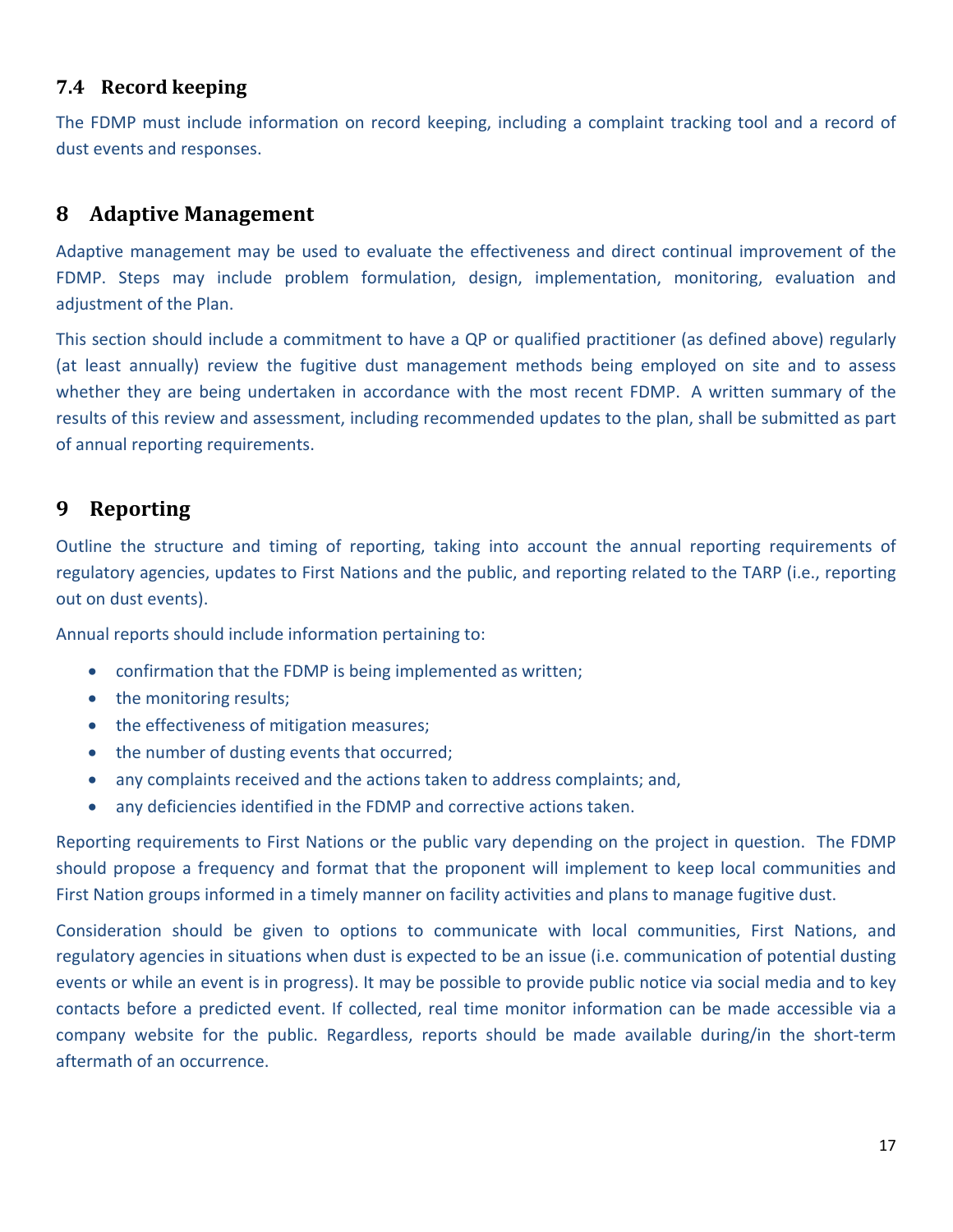## **10 References**

- 1. Canadian Center for Occupational Health and Safety. 2018. *Hazard Control*. Available at: http://www.ccohs.ca/oshanswers/hsprograms/hazard\_control.html
- 2. Center for Excellence in Mining Innovation. 2010. *Guide to the Preparation of a Best Management Practices Plan for the Control of Fugitive Dust for the Ontario Mining Sector. Sudbury, Ontario.* Available at: https://www.miningexcellence.ca/wp‐content/uploads/2014/01/Fugitive.pdf
- 3. Center for Excellence in Mining Innovation. 2010. *Literature Review of Current Fugitive Dust Control Practice within the Mining Industry.* Sudbury, Ontario. Available at: https://www.miningexcellence.ca/wp‐ content/uploads/2014/01/Literature.pdf
- 4. Department of Health and Human Services, Public Health Service, Centers for Disease Control and Prevention, National Institute for Occupational Safety and Health. 2012. *Dust Control Handbook for Industrial Minerals Mining and Processing.* Pittsburgh, PA. Available at: https://www.cdc.gov/niosh/mining/UserFiles/works/pdfs/2012‐112.pdf

- 5. Environment Canada. *National Pollutant Release Inventory (NPRI) Toolbox.* Updated March 10, 2016. Available at: https://www.ec.gc.ca/inrp‐npri/default.asp?lang=En&n=65A75CDF‐1
- 6. Environment Canada. *Ecological Risk Assessment Guidance.* Updated February 7, 2014. Available at: http://ec.gc.ca/Publications/default.asp?lang=En&xml=D86920CE‐2DFE‐40CB‐985F‐60A3EA6069A9
- 7. Environment and Natural Resources. 2013. *Guidelines for Dust Suppression*. Environment Division, Yellowknife, NT. Available at: http://www.enr.gov.nt.ca/sites/default/files/guidelines/dustsupression.pdf
- 8. Environment Yukon. 2014. *Dust Management Plan Guidelines ‐ Application for Approval.* Available at: http://www.env.gov.yk.ca/air‐water‐waste/documents/DustManagementPlanGuidelines2014FINAL.pdf
- 9. Federation of Canadian Municipalities and National Research Council. 2005. *Dust Control for Unpaved Roads*. Available at: https://www.fcm.ca/Documents/reports/Infraguide/Dust\_Control\_for\_Unpaved\_Roads\_EN.pdf
- 10. Ministry of Energy and Mines. 2002. *Aggregate Operators Best Management Practices Handbook for British Columbia.* Volume I. Victoria, BC. Available at: http://www2.gov.bc.ca/assets/gov/farming‐natural‐resources‐ and-industry/mineral-exploration-mining/documents/permitting/agg\_bmp\_hb\_2002vol1.pdf
- 11. Ministry of Energy and Mines. 2002. *Aggregate Operators Best Management Practices Handbook for British Columbia.* Volume II. Victoria, BC. Available at: http://www2.gov.bc.ca/assets/gov/farming‐natural‐resources‐ and-industry/mineral-exploration-mining/documents/permitting/agg\_bmp\_hb\_2002vol2.pdf
- 12. Ministry of Energy, Mines and Petroleum Resources and Ministry of Environment. 2009. *Handbook for Mineral and Coal Exploration in British Columbia: A Working Field Guide*. Victoria, BC. Available at: http://www.google.ca/url?sa=t&rct=j&q=&esrc=s&source=web&cd=&ved=0ahUKEwjwqLvvsdnRAhVP1GMKHdG CDngQFggaMAA&url=http%3A%2F%2Fwww2.gov.bc.ca%2Fassets%2Fgov%2Fbusiness%2Fnatural‐resource‐ industries%2Fmineral‐exploration‐and‐ mining%2Fhandbookformineralexploration0809.pdf&usg=AFQjCNFcaf5MnPnHKBVAwSOl‐ sXnrkJUSA&bvm=bv.144686652,d.cGc
- 13. Ministry of Environment. 2013*. British Columbia Field Sampling Manual: 2013 – For Continuous Monitoring and the Collection of Air, Air‐Emission, Water, Wastewater, Soil, Sediment and Biological Samples.* Victoria, BC. Available at: http://www2.gov.bc.ca/gov/content/environment/research-monitoringreporting/monitoring/sampling‐methods‐quality‐assurance/bc‐field‐sampling‐manual
- 14. Ministry of Environment. *Technical Guidance*. Available at: http://www2.gov.bc.ca/gov/content/environment/air-land-water/site-remediation/guidanceresources/technical‐guidanceMinistry of Transportation and Infrastructure. 2010. *Environmental Best Practices*